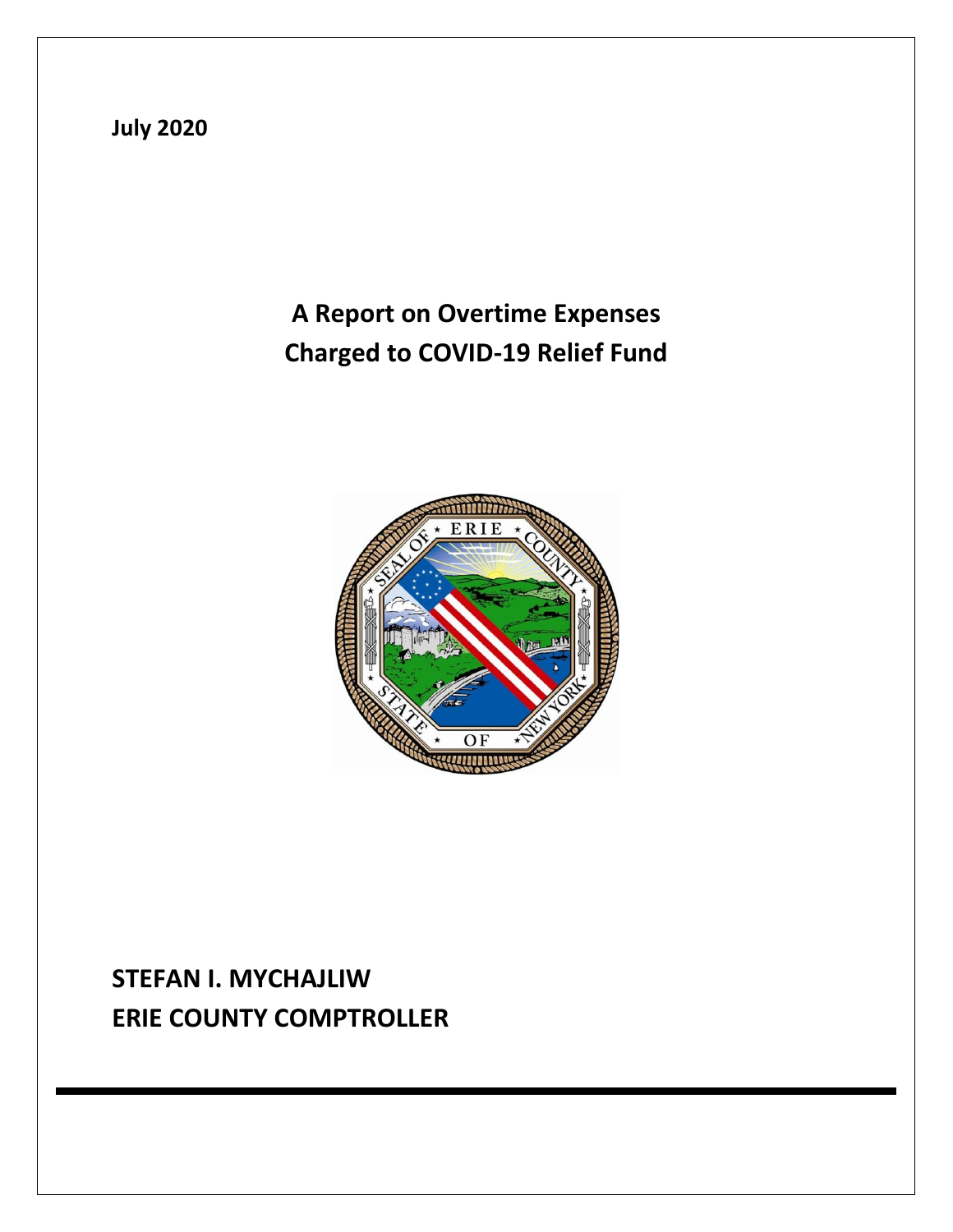**HON. STEFAN I. MYCHAJLIW ERIE COUNTY COMPTROLLER'S OFFICE DIVISION OF AUDIT & CONTROL 95 FRANKLIN STREET BUFFALO, NEW YORK 14202**

**July 15, 2020**

Erie County Legislature 92 Franklin Street 4<sup>th</sup> Floor Buffalo, New York 14202

Dear Honorable Members:

The Erie County Comptroller's Office has completed a report on certain personnel expenses charged to fund 252, commonly known as CARES Act relief for municipalities.

Our objectives were to:

- Quantify the amount of expenses attributed to fund 252 for personnel.
- List Managerial Confidential recipients of overtime and other payments.

To accomplish these objectives, we reviewed expenses attributed to fund 252.

While in the process of preparing this report, questions were asked regarding overtime at an informational meeting of the Finance & Management Committee of the Legislature on July 13, 2020. The Chairwoman, citing concerns about the unusualness of certain employees being allowed to earn overtime, asked questions specifically about overtime earned by MC employees. As a result of this request, we have provided information which may be helpful in a continuing discussion regarding personnel expenses charged to fund 252.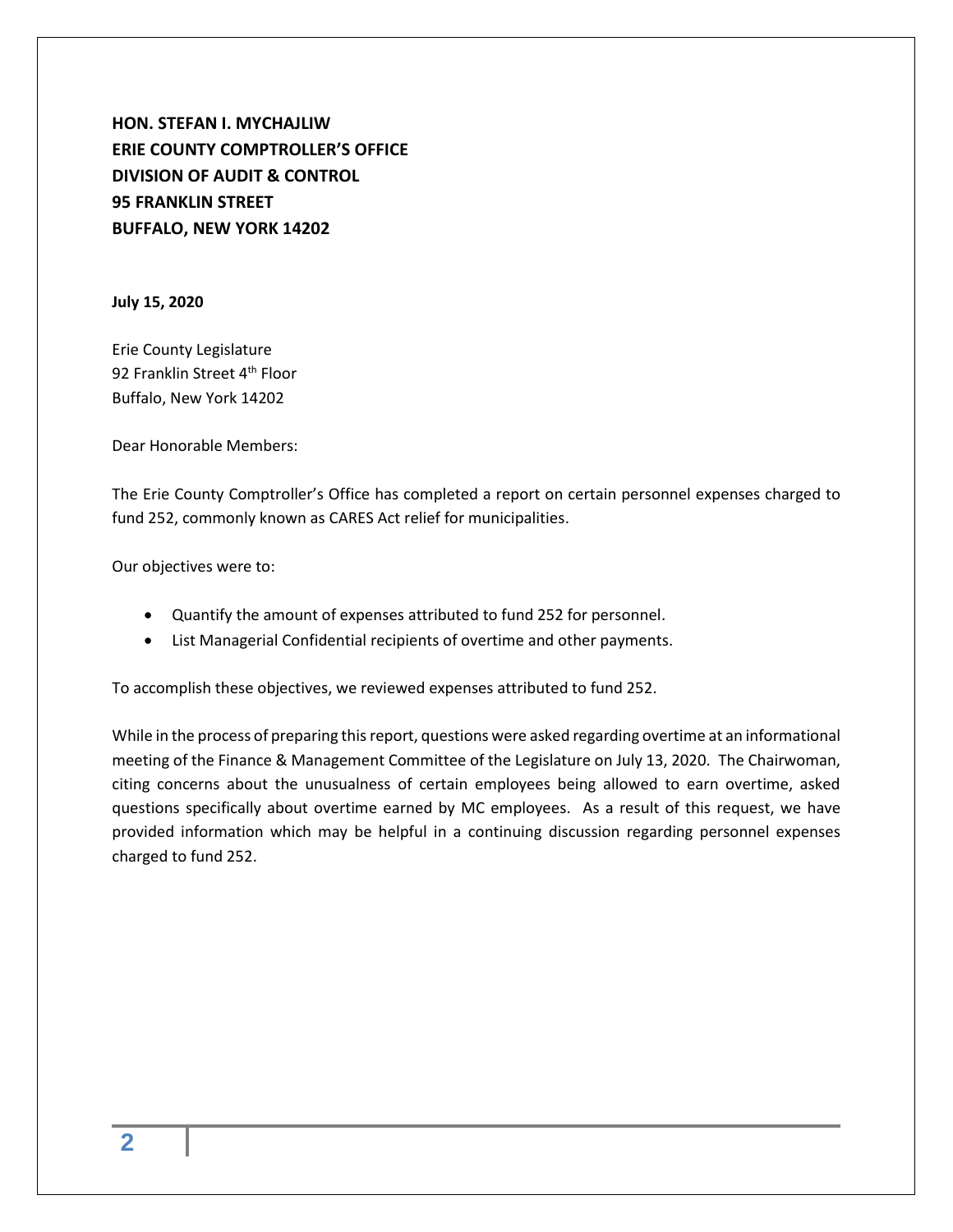### **Table of Contents**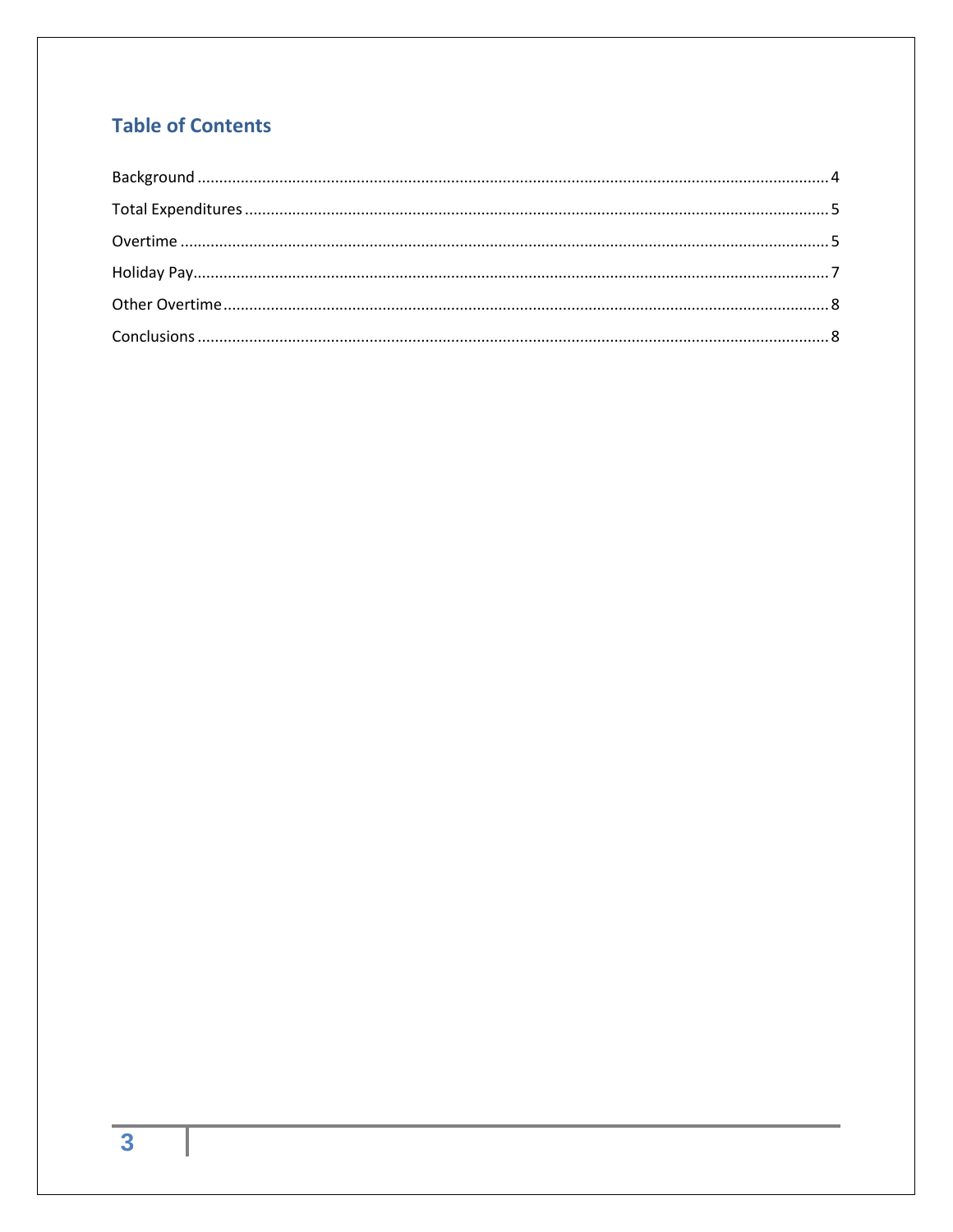#### <span id="page-3-0"></span>**Background**

On March 25, 2020, the United States Senate passed the "Coronavirus Aid, Relief and Economic Security Act" (CARES) as amended. The United States House of Representatives approved the measure on the following day, and the bill was signed into law on March 27, 2020.

The CARES act is currently the largest relief act in United States history. It was the third relief measure passed to counter the physical and economic impacts of COVID-19, a coronavirus which originated in China, spread internationally, and whose epicenter is now the United States. Even as the rest of the nation is experiencing a surge of cases not currently seen in Erie County, Erie County is experiencing a rate of death from COVID-19 compared to positive cases of 8.4%. This compares to 4.1% for the United States as a whole, and 6.2% for New York State as a whole.

While COVID-19 has resulted in a physical toll to Erie County residents, it has also taken a fiscal toll on Erie County government finances. The Comptroller declared a deficit on May 4, 2020, and the legislature approved a deficit reduction plan on June 18, 2020. The approved deficit reduction plan called for about 65 layoffs.

The CARES Act provided significant aid to local governments to combat COVID-19. Erie County received \$160 million in federal funding. Erie County created a special fund to account for expenses permissibly reimbursed by CARES Act governmental funding. The fund is identified as fund 252. The money in fund 252 can be used for various purposes related to combatting COVID-19. These purposes include wages to individuals who tasks are to substantially address COVID-19, outfitting offices and other areas to reduce potential exposure to COVID-19, fortifying capacity to work remotely to avoid COVID-19, and supplies and protective gear to guard against COVID-19, to name just a few permissible uses. There have been suggestions that law may be amended to allow governments to use this source of funds to address other needs, such as loss of tax revenue due to business closures. However, at this time, such a plan is speculation.

As stated, a permissible use of CARES Act funding is to pay employees who efforts are substantially devoted to addressing COVID-19. As a result, some employees have been hired specifically for such tasks, while others have been authorized overtime for such tasks. The tasks needed to address COVID-19 are varied, and may be different from tasks typically undertaken by employees in their daily activities.

This report focuses specifically on personnel costs associated with fund 252.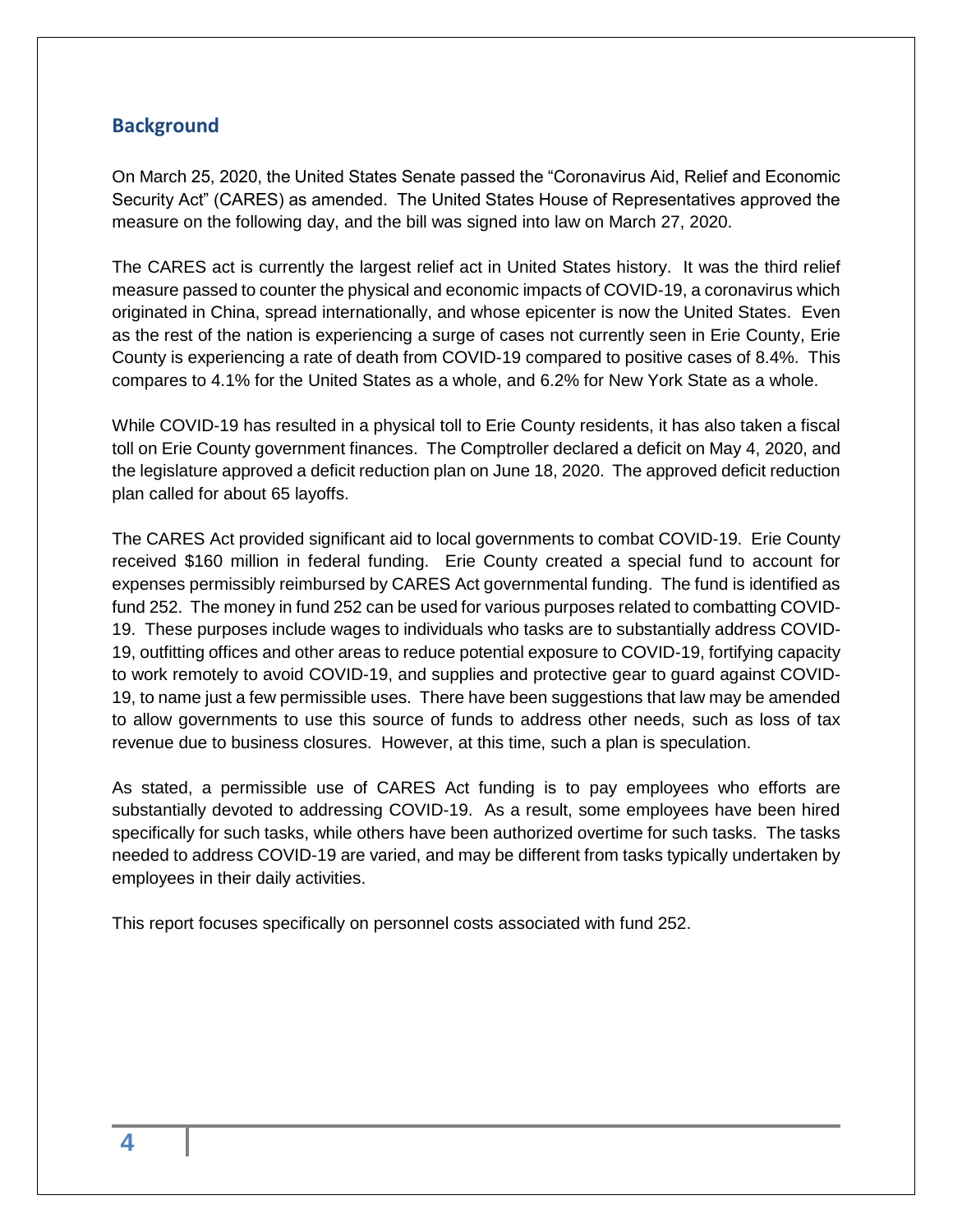#### <span id="page-4-0"></span>**Total Expenditures**

Personnel related costs for fund 252 through July 10, 2020 are as follows:

| Commitment Item                 | Total Actuals |
|---------------------------------|---------------|
| <b>Full Time - Salaries</b>     | \$6,494,280   |
| Part Time - Wages               | \$86,298      |
| Regular PT - Wages              | \$76,265      |
| Seasonal Wages                  | \$35,324      |
| Shift Differential              | \$77,009      |
| Holiday Worked                  | \$164,560     |
| Line-up Pay                     | \$11,671      |
| <b>Other Employee Payments</b>  | \$3,674       |
| Overtime                        | \$3,219,610   |
| <b>Fringe Benefits</b>          | \$3,508,001   |
| <b>Employer FICA</b>            | \$200,648     |
| <b>Employer FICA - Medicare</b> | \$47,259      |
| Hospital & Medical - Retirees   | \$2,642       |
| Retirement                      | \$440,020     |

These amounts include expenses related to compensating Erie County employees, such as wages, fringe benefits and retirement. They do not include the services of outside vendors, such as found in professional services contracts, training and education expenditures, or other such expenditures.

The total amount expended for these personnel related lines is \$14,367,260. Of that amount, \$3,219,610 has been expended on overtime and \$164,560 has been spent on holidays worked.

#### <span id="page-4-1"></span>**Overtime**

Of the \$3,219,610 expended for overtime, \$825,039 has been paid to 54 MC employees. This amounts to approximately 25.6% of overtime payments to employees. MC employees comprise 6.5% of the county workforce. While the process for allocating overtime to union represented employees is outlined in labor contracts, MC employees are not bound to the terms of those contracts for overtime assignment purposes.

The following are overtime payments made to MC employees from fund 252:

| <b>Office</b> | <u>Title</u>                             | <b>Hours</b> | Amount   |
|---------------|------------------------------------------|--------------|----------|
| Health        | Commissioner                             | 580.14       | \$83,996 |
| Sheriff       | <b>Chief of Special Services</b>         | 659.5        | \$53.927 |
| Sheriff       | First Deputy Superintendent - Compliance | 549.5        | \$49.451 |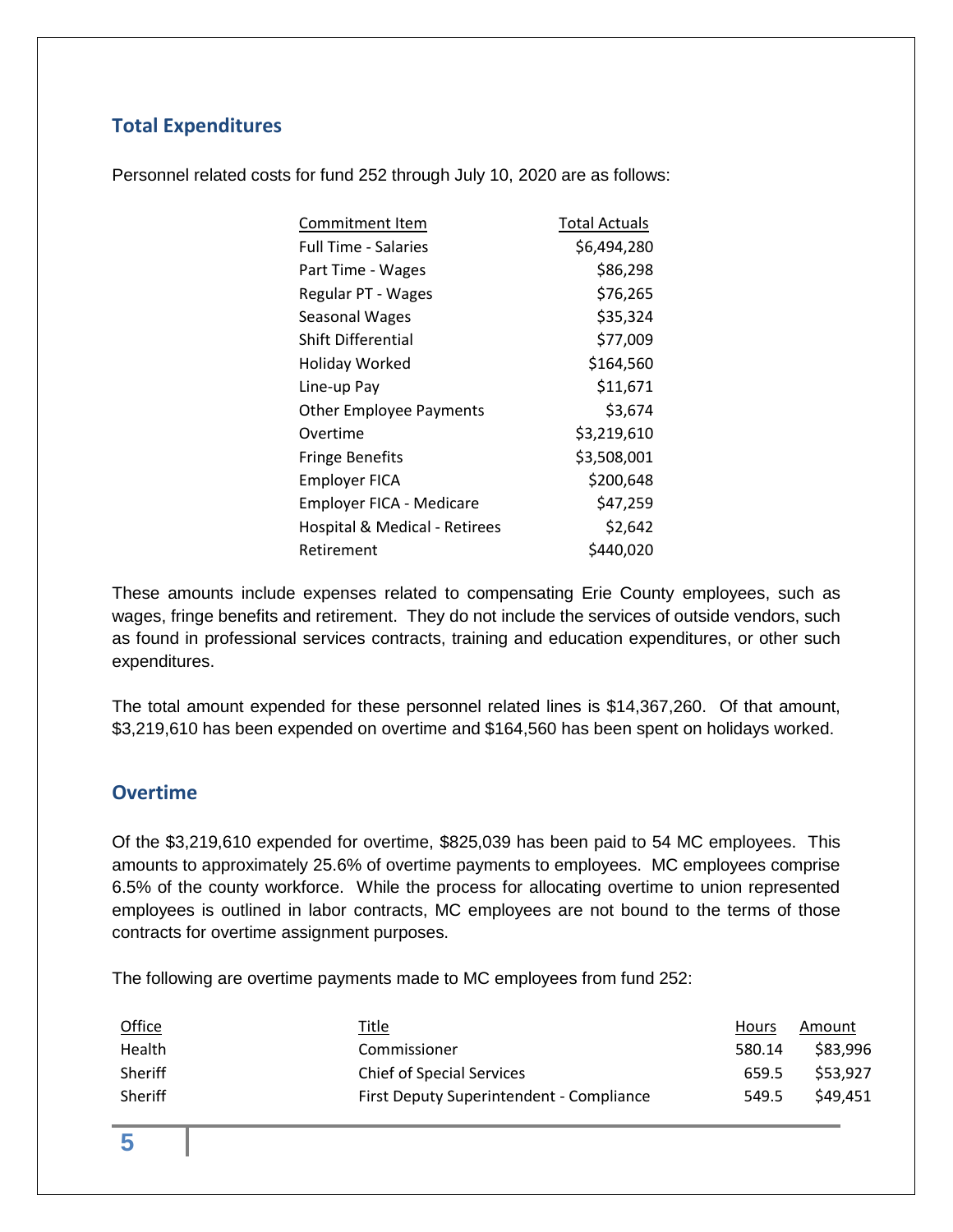| Sheriff                             | Undersheriff                                     | 473.5  | \$46,538 |
|-------------------------------------|--------------------------------------------------|--------|----------|
| Sheriff                             | First Deputy Superintendent                      | 540    | \$44,156 |
| Sheriff                             | <b>Chief of Administration</b>                   | 503    | \$40,286 |
| <b>Emergency Services</b>           | Commissioner                                     | 498.89 | \$39,185 |
| Sheriff                             | Superintendent                                   | 437    | \$38,513 |
| Sheriff                             | <b>First Deputy Superintendent</b>               | 434.5  | \$34,071 |
| Sheriff                             | <b>Chief Deputy Sheriff</b>                      | 412.75 | \$33,058 |
| <b>Emergency Services</b>           | Deputy Commissioner - Preparedness               | 548.28 | \$32,864 |
| Sheriff                             | <b>Chief of Operations</b>                       | 490.25 | \$32,049 |
| <b>Emergency Services</b>           | Deputy Fire Coordinator - Fire Safety            | 515.91 | \$28,394 |
| Sheriff                             | Captain                                          | 419    | \$27,922 |
| Personnel                           | Commissioner                                     | 241.63 | \$20,090 |
| Sheriff                             | Chief Deputy - Civil                             | 252.75 | \$18,722 |
| <b>Emergency Services</b>           | <b>Public Safety Officer - Special Assistant</b> | 402.79 | \$18,015 |
| Purchasing                          | <b>Director</b>                                  | 219.48 | \$17,604 |
| Sheriff                             | Special Assistant to the Sheriff                 | 371    | \$17,568 |
| Law                                 | <b>Assistant County Attorney</b>                 | 201.05 | \$17,292 |
| <b>County Executive</b>             | Deputy County Executive                          | 114    | \$13,510 |
| Health                              | <b>Deputy Commissioner</b>                       | 192.14 | \$11,517 |
| <b>Public Works</b>                 | <b>Deputy Commissioner</b>                       | 182.23 | \$11,439 |
| Personnel                           | <b>Deputy Commissioner</b>                       | 197.46 | \$11,341 |
| Personnel                           | Chief of Classification and Compensation         | 116.38 | \$9,141  |
| <b>Information Support Services</b> | Director of Information Technology               | 101.88 | \$8,368  |
| <b>Public Works</b>                 | Commissioner                                     | 61.47  | \$6,500  |
| <b>Labor Relations</b>              | Commissioner                                     | 81.31  | \$6,207  |
| <b>Social Services</b>              | Commissioner                                     | 59.73  | \$6,167  |
| Sheriff                             | <b>Chief of Community Services</b>               | 136    | \$5,396  |
| <b>Budget and Management</b>        | Deputy Budget Director                           | 63.97  | \$5,131  |
| <b>Information Support Services</b> | <b>Chief Information Officer</b>                 | 37.26  | \$4,416  |
| <b>Central Police Services</b>      | Commissioner                                     | 43.69  | \$3,632  |
| Personnel                           | Secretary, Commissioner of Personnel             | 88.53  | \$2,854  |
| <b>Senior Services</b>              | Commissioner                                     | 34.75  | \$2,787  |
| <b>Social Services</b>              | <b>First Deputy Commissioner</b>                 | 26.82  | \$2,571  |
| Law                                 | <b>County Attorney</b>                           | 19.75  | \$2,340  |
| Health                              | Secretary to the Commissioner                    | 56.18  | \$2,242  |
| Law                                 | <b>First Assistant County Attorney</b>           | 21.1   | \$2,009  |
| Public Works                        | Special Assistant to the Commissioner            | 29.83  | \$1,980  |
| <b>County Executive</b>             | Chief of Staff                                   | 23.75  | \$1,740  |
| <b>County Executive</b>             | Junior Administrative Consultant                 | 23.95  | \$1,288  |
| <b>County Executive</b>             | <b>Deputy Press Secretary</b>                    | 23.16  | \$1,245  |
| <b>Youth Detention</b>              | <b>Deputy Commissioner</b>                       | 15.77  | \$1,156  |
| <b>County Executive</b>             | Administrative Assistant to the Chief of Staff   | 27.43  | \$1,087  |
| <b>County Executive</b>             | Secretarial Assistant - County Executive         | 26.23  | \$885    |

**6**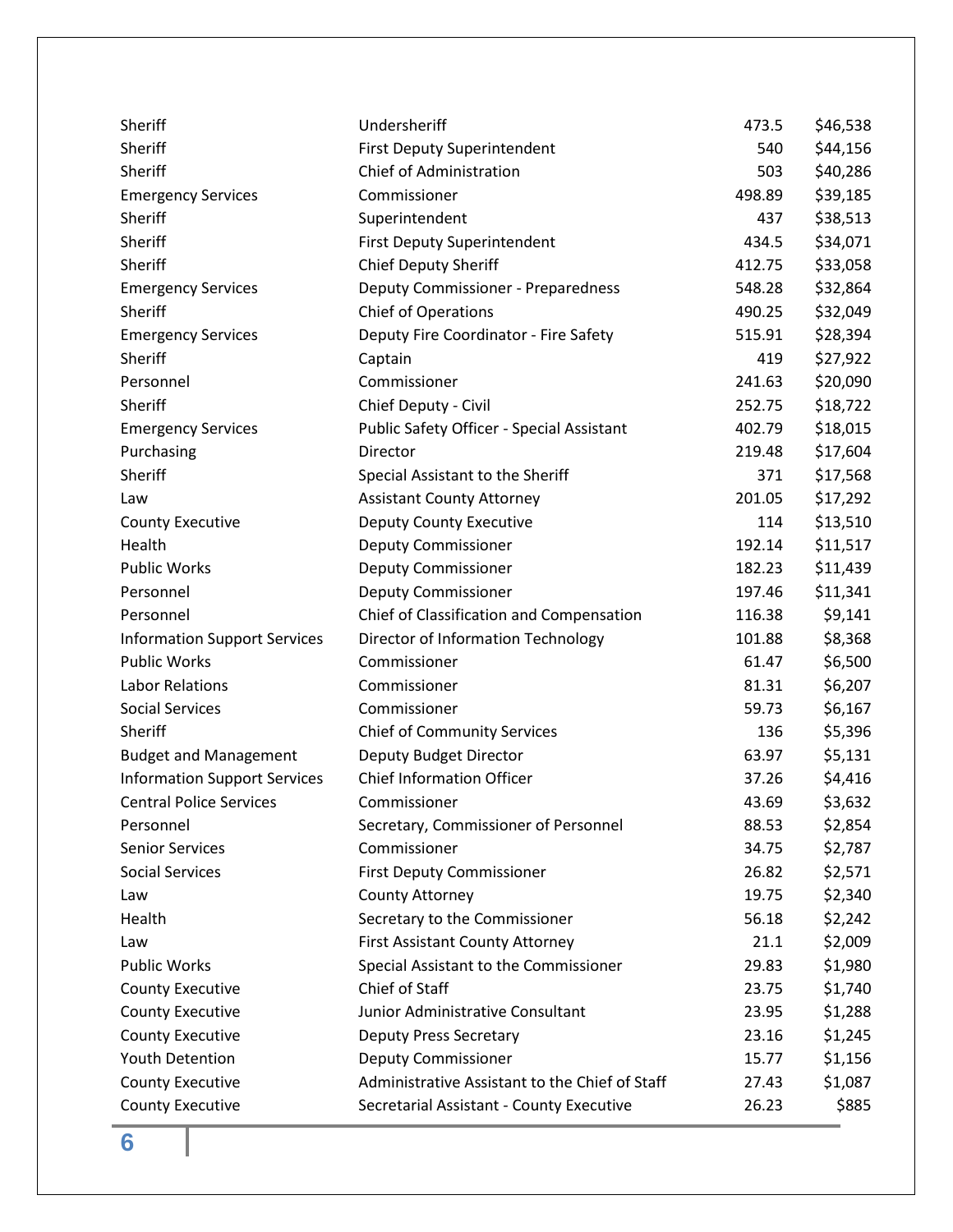| <b>County Executive</b>      | Junior Administrative Consultant                 | 17.97 | \$876 |
|------------------------------|--------------------------------------------------|-------|-------|
| <b>County Executive</b>      | Legislative Liaison                              | 14.62 | \$786 |
| <b>County Executive</b>      | Administrative Assistant to the Chief of Staff   | 17.1  | \$784 |
| <b>County Executive</b>      | Secretary to the Deputy County Executive         | 15.56 | \$538 |
| Personnel                    | <b>Personnel Specialist</b>                      | 7.92  | \$436 |
| <b>County Executive</b>      | Secretarial Assistant - County Executive         | 13.42 | \$429 |
| Personnel                    | <b>Training Coordinator</b>                      | 5.13  | \$276 |
| <b>Budget and Management</b> | Coordinator of Grants and Program Administration | 4     | \$266 |

#### <span id="page-6-0"></span>**Holiday Pay**

In addition to overtime, some employees received compensation for working on county recognized holidays. Since CARES Act funding became available, there have been three county recognized holidays (and the day generally celebrated by Erie County): Good Friday (April 10); Memorial Day (May 22); and, Independence Day (July 3). A total of \$31,281 was paid to MC employees through fund 252 for working on these holidays.

The following are holiday worked payments made to MC employees from fund 252:

| Office                    | Title                                            | Hours | Amount  |
|---------------------------|--------------------------------------------------|-------|---------|
| Health                    | Commissioner                                     | 29.08 | \$4,210 |
| Sheriff                   | Undersheriff                                     | 29    | \$2,850 |
| Sheriff                   | First Deputy Superintendent - Compliance         | 20.5  | \$1,845 |
| Purchasing                | Director                                         | 19.73 | \$1,583 |
| <b>Emergency Services</b> | Commissioner                                     | 20    | \$1,571 |
| Sheriff                   | Superintendent                                   | 17    | \$1,498 |
| Sheriff                   | <b>First Deputy Superintendent</b>               | 17    | \$1,390 |
| Sheriff                   | <b>Chief of Special Services</b>                 | 17    | \$1,390 |
| Sheriff                   | <b>First Deputy Superintendent</b>               | 16.5  | \$1,294 |
| Sheriff                   | <b>Chief Deputy Sheriff</b>                      | 15.5  | \$1,241 |
| Sheriff                   | Chief of Operations                              | 17    | \$1,111 |
| <b>Emergency Services</b> | Deputy Fire Coordinator - Fire Safety            | 20    | \$1,101 |
| Sheriff                   | <b>Chief of Administration</b>                   | 13.5  | \$1,081 |
| <b>Emergency Services</b> | <b>Public Safety Officer - Special Assistant</b> | 20    | \$895   |
| <b>Labor Relations</b>    | Commissioner                                     | 11.37 | \$881   |
| <b>Social Services</b>    | Commissioner                                     | 8     | \$826   |
| Personnel                 | Commissioner                                     | 8     | \$665   |
| Health                    | <b>Deputy Commissioner</b>                       | 11    | \$659   |
| Sheriff                   | Chief Deputy - Civil                             | 8.5   | \$630   |
| Personnel                 | Chief of Classification and Compensation         | 6.6   | \$518   |
| <b>Emergency Services</b> | Deputy Commissioner - Preparedness               | 8     | \$480   |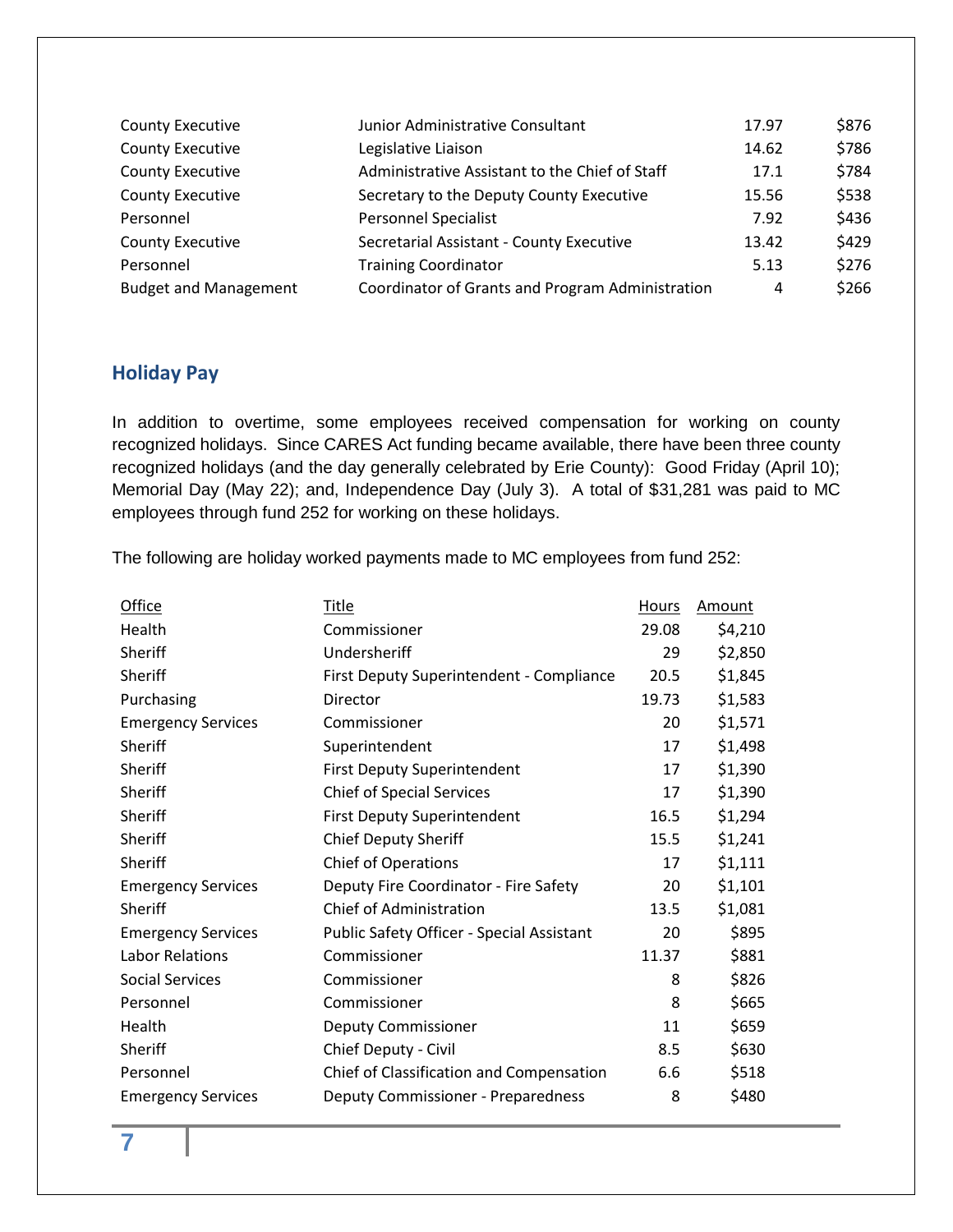| Personnel                    | <b>Deputy Commissioner</b>           | 8     | \$455 |
|------------------------------|--------------------------------------|-------|-------|
| <b>Public Works</b>          | <b>Deputy Commissioner</b>           | 6.4   | \$402 |
| Sheriff                      | Captain                              | 6     | \$400 |
| <b>Budget and Management</b> | Deputy Budget Director               | 4.92  | \$395 |
| Health                       | Secretary to the Commissioner        | 8.45  | \$337 |
| Personnel                    | Secretary, Commissioner of Personnel | 10.03 | \$323 |
| <b>County Executive</b>      | Chief of Staff                       | 3.02  | \$221 |
| Sheriff                      | Special Assistant to the Sheriff     | 3     | \$142 |
| Sheriff                      | <b>Chief of Community Services</b>   | 1     | \$40  |

#### <span id="page-7-0"></span>**Other Overtime**

The above payments are limited to overtime expenses paid from fund 252. Overtime was also paid to employees in other funds. However, viewing the history of overtime payments made to other funds, it is not uncommon for payments from other funds to be switched to fund 252 at a later date. As such, the above figures should not be viewed as a cap on amounts that will be charged to fund 252 as of July 10, 2020. The above amounts may change if overtime is ultimately transferred from another fund to fund 252.

For example, the Office of the County Executive did not include overtime in the proposed or legislature approved 2020 budget. We sampled two employees, the Chief of Staff and the Press Secretary, to determine if overtime was paid since April 3, 2020. A total of \$4,590 has been paid in overtime to these two employees since April 3. However, only \$1,740 of that amount has been charged to fund 252. This would leave a deficit in the overtime line of \$2,850 which would have to be addressed through budget adjustments, unless it is permissible to assign the payments to fund 252.

The above-mentioned example is not unique to the County Executive's office and is intended only as an example to indicate that overtime charged to fund 252 could change, even though the overtime has already been paid to employees.

#### <span id="page-7-1"></span>**Conclusions**

The CARES Act provides Erie County with \$160 million to combat COVID-19. The funds are to be used for COVID-19 related expenses that were not otherwise anticipated in the budget. Although it has been speculated that the law will be changed to allow governments to use funds to address needs such as revenue shortfalls, no change has yet been made to the law.

To date, over \$14 million has been expended on personnel related expenses. This includes \$3.2 million for overtime and almost \$165,000 for holidays worked. Of the overtime expenditures, over 25% has been paid to MC employees, as opposed to civil service employees.